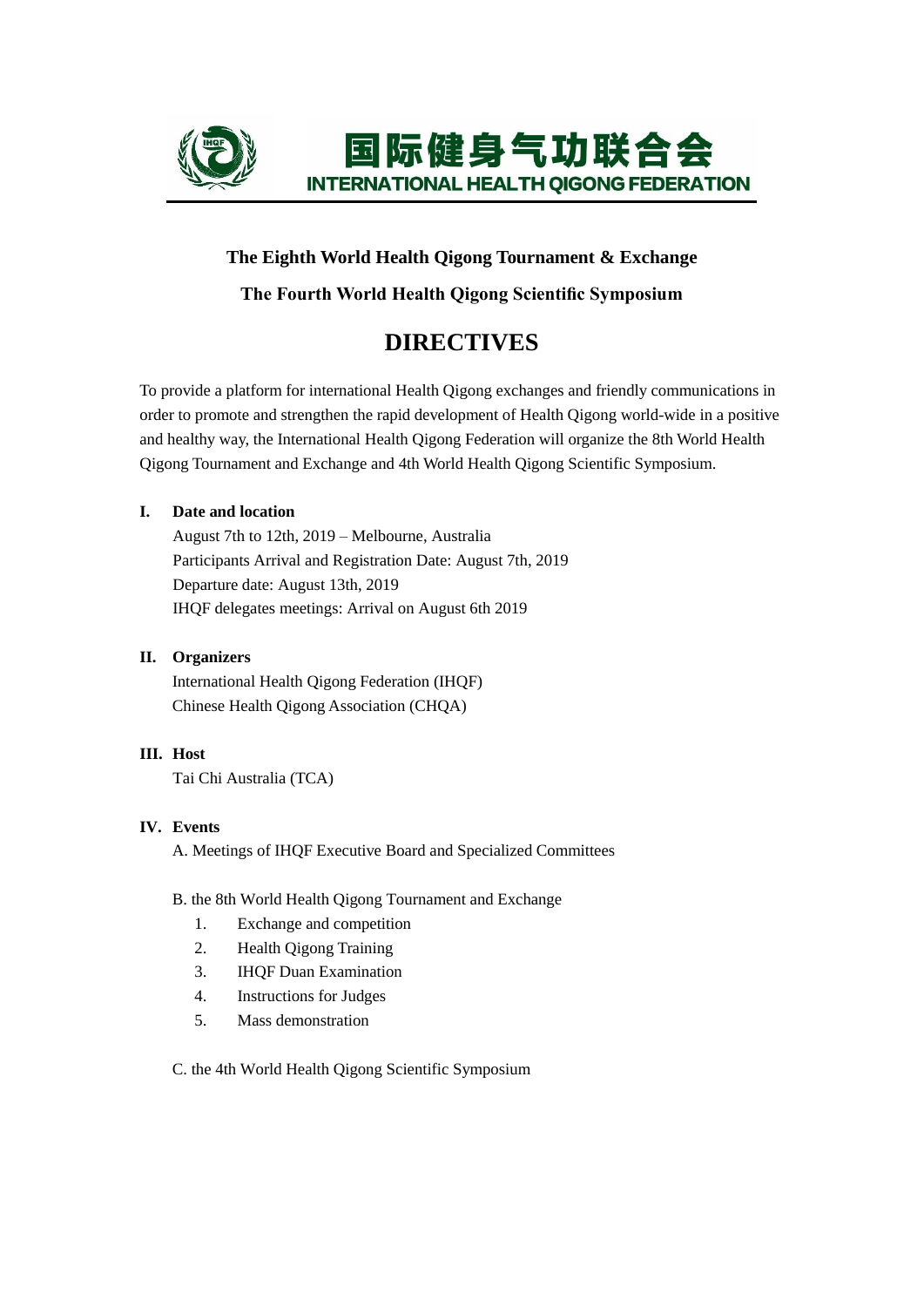### **V. Schedule**

| <b>DATE</b><br><b>TIME</b> |             |                     | <b>ACTIVITIES</b>                                                           |                                        |  |  |  |  |             |                                                  |
|----------------------------|-------------|---------------------|-----------------------------------------------------------------------------|----------------------------------------|--|--|--|--|-------------|--------------------------------------------------|
| 6-Aug                      | Tuesday     | All Day             | Arrival of delegates for IHQF meetings                                      |                                        |  |  |  |  |             |                                                  |
|                            |             | 08.30-12.00         |                                                                             |                                        |  |  |  |  |             |                                                  |
| $7-Aug$                    | Wednesday   | 13.30-17.30         | Meetings of IHQF Executive Board                                            |                                        |  |  |  |  |             |                                                  |
|                            |             | All Day             | Arrival and registration of the participants                                |                                        |  |  |  |  |             |                                                  |
|                            |             | 08.30-12.00         | Advanced classes in Wu Qin Xi and Dao Yin Yang                              |                                        |  |  |  |  |             |                                                  |
|                            |             |                     | Sheng Gong Shi Er Fa                                                        |                                        |  |  |  |  |             |                                                  |
| 8-Aug                      | Thursday    | 13.30-17.30         | (Two classes will be run simultaneously)                                    |                                        |  |  |  |  |             |                                                  |
|                            | 19.00-21.00 |                     | <b>IHQF Duan Theory Examination</b>                                         |                                        |  |  |  |  |             |                                                  |
|                            |             | 08.30-12.00         | Advanced classes in Liu Zi Jue                                              |                                        |  |  |  |  |             |                                                  |
| Friday<br>$9-Aug$          |             | 13.30-16.00         |                                                                             |                                        |  |  |  |  |             |                                                  |
|                            |             | 16.30-17.30         | Mass demonstration of Health Qigong                                         |                                        |  |  |  |  |             |                                                  |
|                            |             | 08.30-12.00         |                                                                             |                                        |  |  |  |  |             |                                                  |
|                            | Saturday    |                     |                                                                             |                                        |  |  |  |  | 13.30-18.00 | The 4th World Health Qigong Scientific Symposium |
| $10-Aug$                   |             |                     | 13.30-17.30                                                                 | <b>IHQF Duan Technical Examination</b> |  |  |  |  |             |                                                  |
|                            |             | 19.00-20.30         | Technical meeting for the Competition and Lot-drawing                       |                                        |  |  |  |  |             |                                                  |
|                            |             | 08.30-09.45         | Opening Ceremony for the 8th World Health Qigong<br>Tournament and Exchange |                                        |  |  |  |  |             |                                                  |
| $11-Aug$                   | Sunday      | 10.00-12.00         |                                                                             |                                        |  |  |  |  |             |                                                  |
|                            |             | 13.30-18.00         | <b>Competition and Award Ceremony</b>                                       |                                        |  |  |  |  |             |                                                  |
|                            |             | 08.00-12.00         |                                                                             |                                        |  |  |  |  |             |                                                  |
| $12-Aug$                   | Monday      | 13.30-17.00         | <b>Competition and Award Ceremony</b>                                       |                                        |  |  |  |  |             |                                                  |
|                            |             | 19.00-21.30         | Closing ceremony and farewell party                                         |                                        |  |  |  |  |             |                                                  |
| $13-Aug$                   | Tuesday     | <b>Before 12.00</b> | Departure of all participants                                               |                                        |  |  |  |  |             |                                                  |

Note: The arrangements for the Instructions for Judges will be announced separately.

## **VI. Fees**

- A. Accommodation is arranged in 3 or 4 Star hotels with restaurants and shops in walking distance. **This accommodation is compulsory for all participants** of the 8th World Health Qigong Tournament and Exchange and 4th World Health Qigong Scientific Symposium.
	- 1. 4 Star hotel: Twin share: US\$105/day/person including tax and breakfast. Single room: US\$185/day/person including tax and breakfast. 2. 3 Star hotel: Twin share: US\$85/day/person including tax and breakfast. Single room: US\$165/day/person including tax and breakfast.
	- 3. Method of payment: See appendix 6 Form 7
- B. Training fee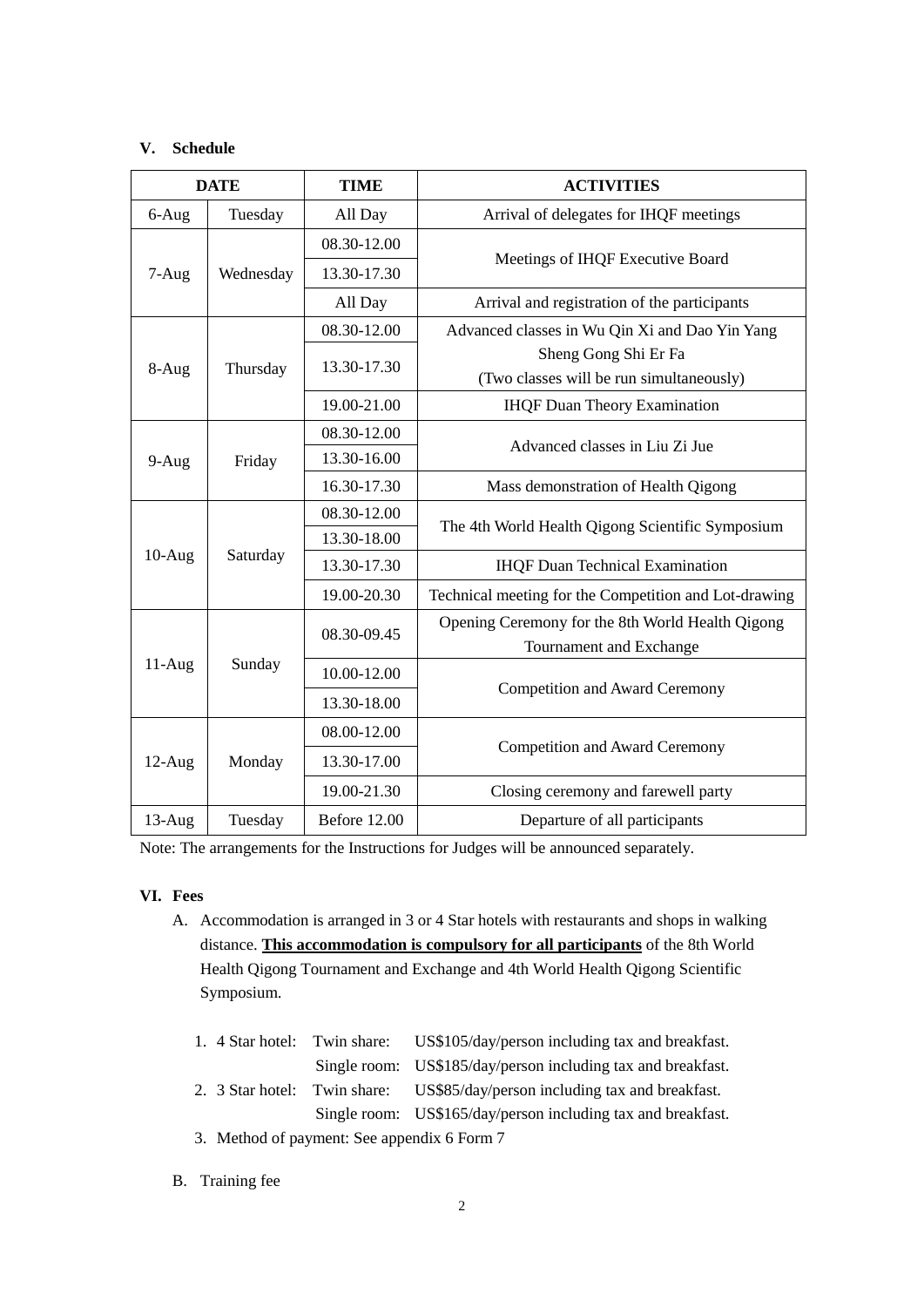1. Health Qigong Advanced classes:

US\$100/per person/per class for members of IHQF member organizations. US\$120/per person/per class for non-members of IHQF member organizations.

2. Instructions for Judges: (TBD)

### C. Competition fees

1. If application is received and fully prior to 00:00 on **June 1st, 2019** (Melbourne time), the following fee structure will apply:

| 1) Group competition: | US\$15/team/event/person for IHQF members. |
|-----------------------|--------------------------------------------|
|                       | US\$20/team/event/person for non-members.  |

2)Individual competition: US\$20/team/event/person for IHQF members. US\$25/team/event/person for non-members.

2. If application is received and fully paid after 00:00 June 1st and before 24.00 on July 15th, 2019(Melbourne time), the following fee structure will apply:

| 1) Group competition: | US\$20/team/event/person for IHQF members. |
|-----------------------|--------------------------------------------|
|                       | US\$25/team/event/person for non-members.  |

2) Individual competition: US\$25/team/event/person for IHQF members. US\$30/team/event/person for non-members.

### **Fees paid are non-refundable.**

D. Duan Examination fees

 To be charged as prescribed in the **International Duan Evaluation System for Health Qigong**.

E. Farewell Party

US\$85/per person including Beer, Wine and Soft drinks.

#### **VII. Registration and accreditation**

- A. Member organizations of the International Health Qigong Federation and other non-member organizations are kindly requested to complete the attached forms as required and send by e-mail or Mail to **Tai Chi Australia.**
- B. Deadline for registration and full payment is 24:00 on July 15th 2019(Melbourne time). No late registration will be accepted. All participation fees must be paid when registering.
- C. The Organizing Committee shall provide transportation for participants between the airport and the accommodation on Registration Day (7th August) and Departure Day (13th August). More information will follow soon.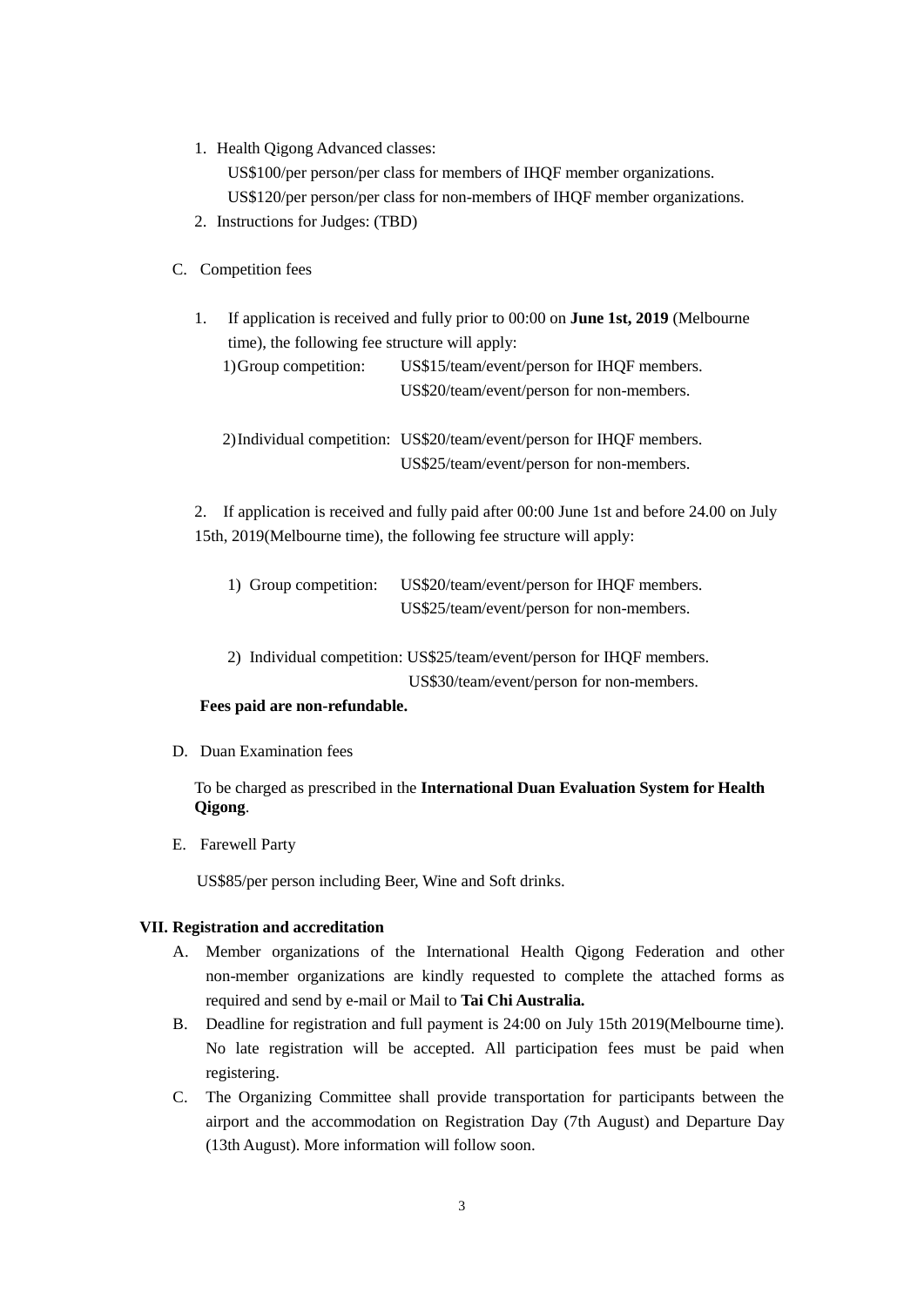#### **VIII. Other matters**

1. Each delegation must submit the Original of the Entry Forms and 1 copy of the Participants' Responsibility Statement to the Organizing Committee.

2. Participants must purchase their own Life Insurance and provide evidence on registration. The delegation and/or the individual must undertake responsibility for any illness or injuries occurring during the events.

3. Entry forms of the events may be downloaded from the following websites: IHQF official website: [www.ihqfo.org](http://www.ihqfo.org/) TCA official website: [www.taichiaustralia.com.au](http://www.taichiaustralia.com.au/)

## **IX. Contacts:**

## **A. International Health Qigong Federation Head Office and Chinese Health Qigong Association**

Mr.Wang Jianjun, Mr. Wu Zhipeng and Ms. Lu Min Tel:+86 10 6705 1231, +86 10 67052078 E-mail: intelhqf@126.com; headoffice@ihqfo.org Post Address: 13 Guangming Road, Dongcheng Dist., Beijing,100061 China

#### **B. Tai Chi Australia (the Organizing Committee)**

Contact person: Ms Judy Maynard Tel: +61 415 993399 E-mail: 2019@taichiaustralia.com.au Postal Address: P O Box 59, Glen Iris, Victoria, 3146 Australia

## **X. Matters not mentioned herein will be advised later.**

## **XI. The Organizing Committee of the 8th World Health Qigong Tournament and Exchange and the 4th World Health Qigong Scientific Symposium reserves the right for further interpretation of this Circular**.

#### **Appendix**

- **1.** Regulations of the 8th World Health Qigong Tournament and Exchange
- **2.** Circular of the 4th World Health Qigong Scientific Symposium
- **3.** Circular of training and instructions
- **4.** Circular of Duan Examination
- **5.** Participants' Responsibility Statement
- **6.** Registration Forms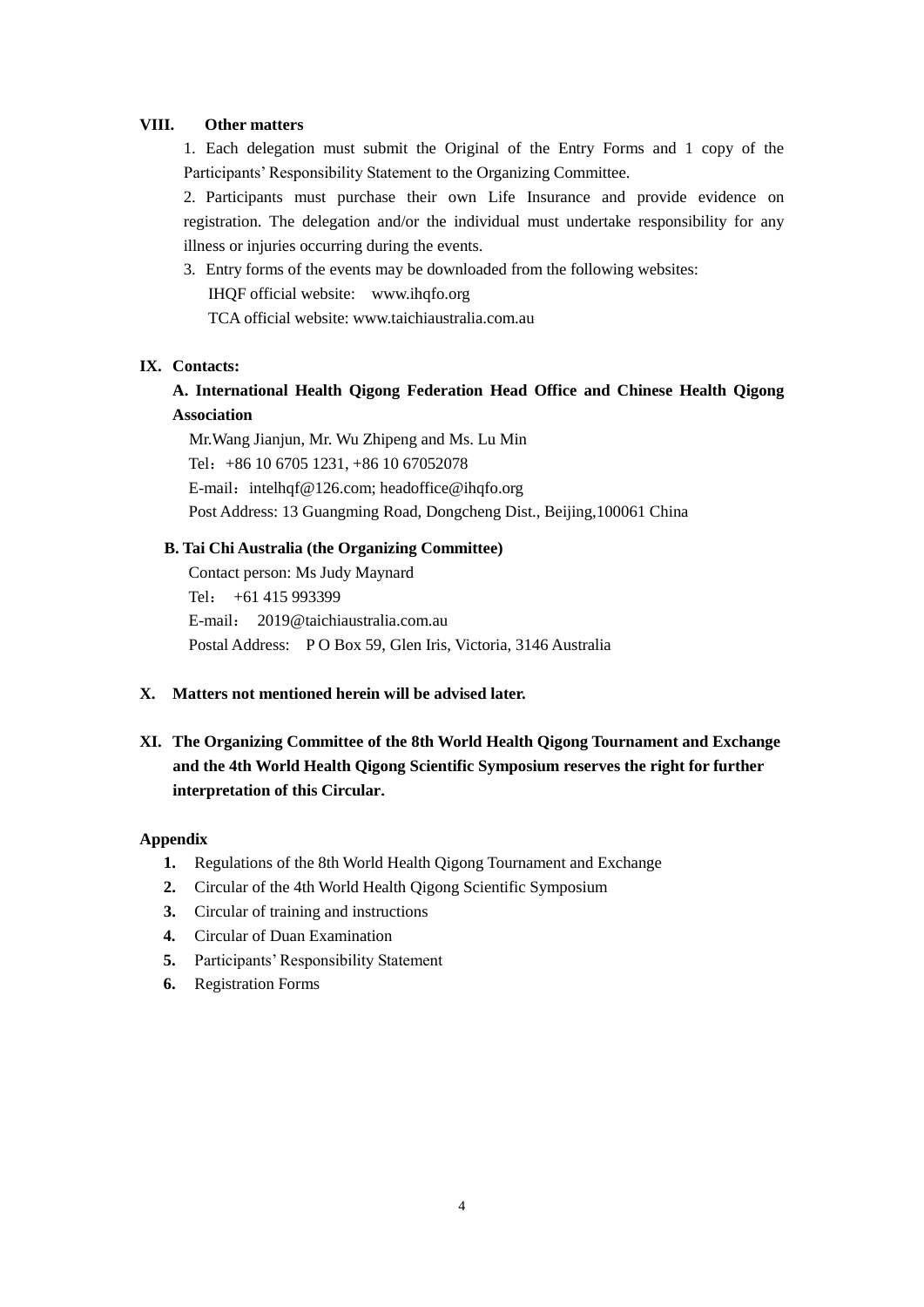# **THE 8TH WORLD HEALTH QIGONG TOURNAMENT AND EXCHANGE REGULATIONS**

#### **1. Date**

August 11th to 12th, 2019

**2. Location** Melbourne, Australia

#### **3. Competition Disciplines**

- (1) Health Qigong∙Yi Jin Jing
- (2) Health Qigong∙Wu Qin Xi
- (3) Health Qigong∙Liu Zi Jue
- (4) Health Qigong∙Ba Duan Jin
- (5) Health Qigong∙Da Wu
- (6) Health Qigong∙Dao Yin Yang Sheng Gong Shi Er Fa
- (7) Health Qigong∙Taiji Yang Sheng Zhang

#### **4. Participation Methods & Rules**

- (1) All IHQF Member Associations and the relevant social organizations may send multiple teams to the tournament. Each team consists of a maximum of ten (10) participants, including one (1) team leader (who may also serve as coach and competing athlete), one (1) coach (who may also serve as competing athlete) and eight (8) team members. Competing team members must be in good physical condition.
- (2) There will be Group and Individual Competitions. Group competition consists of a minimum of four (4) athletes regardless of gender and age. Each team may register for a maximum of two (2) disciplines. Individual competitions will be classified by gender and age. There will be two (2) age groups: 45 and under, and over 45. Each individual may register for a maximum of two (2) disciplines.

#### **5. Competition Method**

(1) The < Rules for International Health Qigong Competition (trial version)> that were reviewed, adopted and published by the Chinese Health Qigong Association in 2017 shall be applied.

 $(2)$  Competitors at Group competition march in triangular format and each team with more than 4 members is in 2 rows, forming a parallelogram.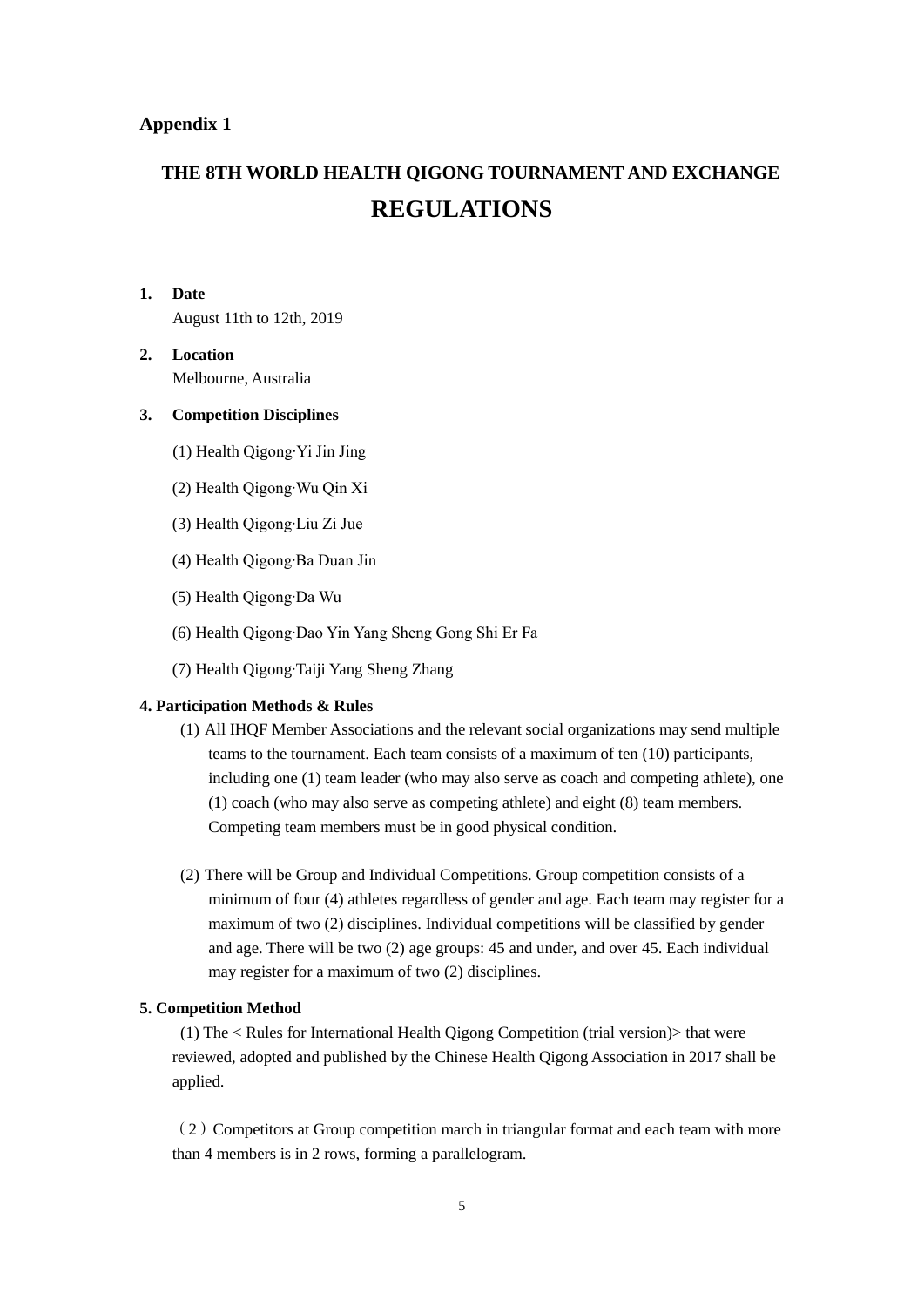(3)Competitors at individual competitions march in a dash line, staggering in 2 rows.

(4)Competing disciplines at group and individual competitions are the ABBREVIATED VERSION of the original exercise compiled by the Chinese Health Qigong Association. The ABBREVIATED VERSION MUSIC WITHOUT oral prompt applies in the competition. (Both of the competition music and practice music with oral prompt are available on the IHQF official website)

### **6. Ranking and Awards**

(1)Awards of Gold, Silver and Bronze are set up in each discipline in group and individual competitions. For each ranking, 20% of awards of Gold, 30% of Silver and 50% of Bronze are given to the athletes/teams in single discipline respectively. Places of all the awards are calculated per round-off principle.

(2) Trophy and diploma are given to the awarded team in group competition, medal and diploma to the awarded athlete in individual competition.

### **7. Judges and Jury**

The Jury members, Chief Judges and the Head Judges for the Competition shall be appointed by the Techniques and Promotion Committee of IHQF. The judges at competition shall be those selected from the Judges Instruction Course of this event while the assistant judges are from the host.

#### **8. Application and Registration**

Participating organizations are requested to complete the Participants Entry Form of the 8th World Health Qigong Tournament and Exchange, and the Participants Arrival and Departure Schedule (Appendices 6) and send them via e-mail or mail to the Organizing Committee by July 15th, 2019. Once entries to events are confirmed, no change or alteration is allowed.

### **9. Other matters**

- $(1)$  The attires of the competitors shall be in keeping with Health Oigong characteristics. The style and color of members of a team for group competition shall be uniform. The shoes shall be those suitable for Health Qigong exercises. Competitors on the competing floor shall wear the bib distributed by the organizing committee.
- (2)All team leaders and coaches are requested to be present for the technical meeting and lot drawing as scheduled at 19:00 August 10th, 2019. Designated persons of the organizing committee shall draw lots on behalf of the teams absent.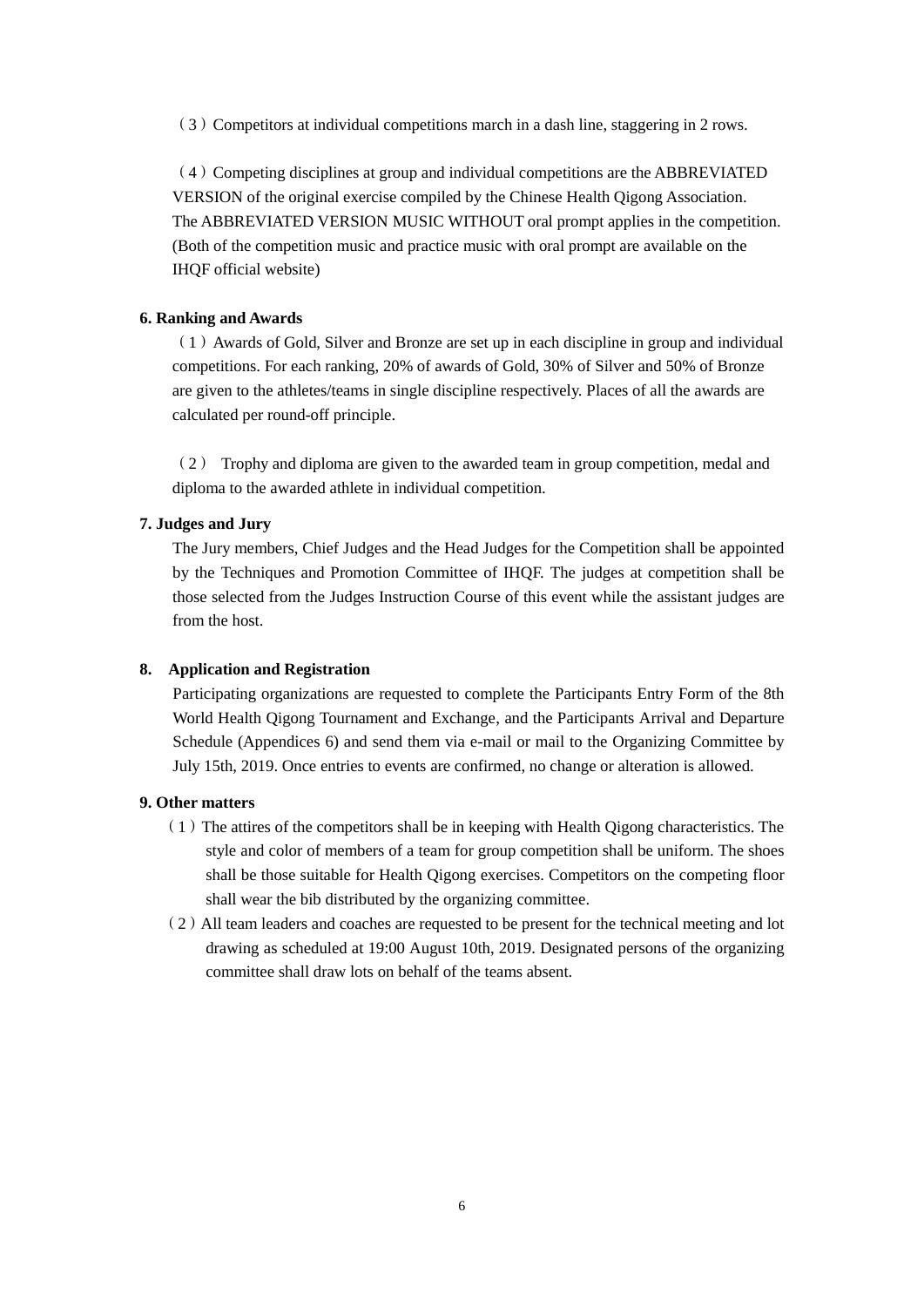# **THE 4TH WORLD HEALTH QIGONG SCIENTIFIC SYMPOSIUM CIRCULAR**

### **I. Date**

August 10th, 2019

## **2. Location**

Melbourne, Australia

### **3. Contents**

Renowned Health Qigong experts will be invited to present keynote speeches and featured speeches. They will introduce the latest research on Health Qigong culture connotation, discuss the health care mechanism, and the effect of exercise from philosophical and scientific viewpoints and explore the important role of Health Qigong in modern society. They will interact with the audience to discuss common issues, as well as answer questions. Professors, experts and the audience will practice together to experience the live connotation of the harmony of mind and body in Health Qigong.

## **4. Participants**

Health Qigong experts, scholars, IHQF member organizations, non-member organizations, health professionals and other interested people are invited to attend.

#### 5. **Costs for participants**

(1) There are no entry costs for participants who register for the Tournament and Exchange. (2) Participants who only visit the World Health Qigong Scientific Symposium: More information will follow soon.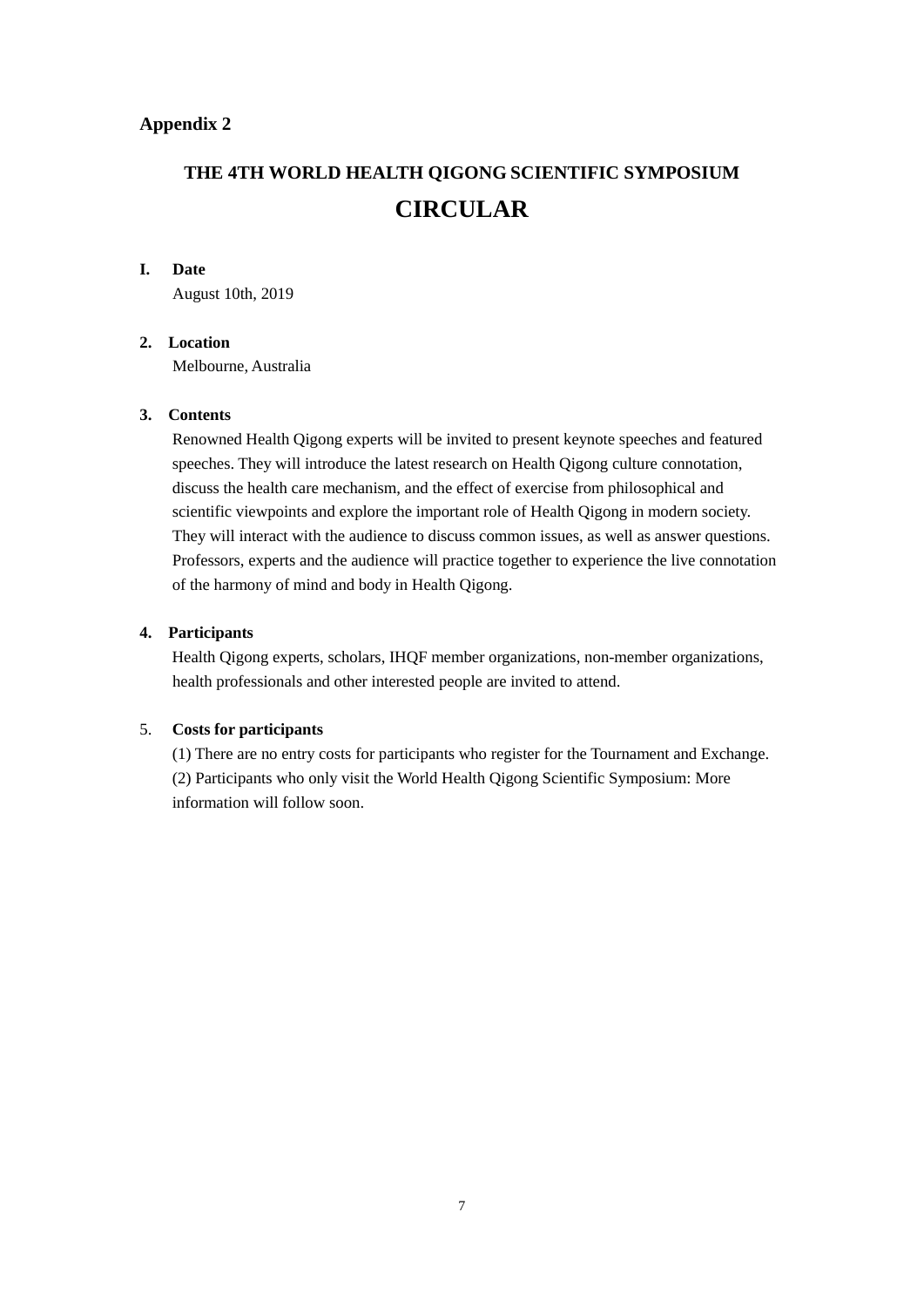# **THE 8th WORLD HEALTH QIGONG TOURNAMENT AND EXCHANGE TRAINING AND INSTRUCTIONS**

## **CIRCULAR**

#### **A. Health Qigong Advanced Classes I**

## **1. Dates**

August 8th, 2019

## **2. Location**

Melbourne, Australia

### **3. Attendees**

All Participants are entitled to register for these classes.

#### **4. Class contents**

Wu Qin Xi or Daoyin Yang Sheng Gong Shi Er Fa (choose one ONLY)

#### **5. Training fees**

IHQF members: US\$100/per person/per form Non-members: US\$120/per person/per form

## **B. Health Qigong Advanced Classes II**

### **1. Dates**

August 9th, 2019

#### **2. Location**

Melbourne, Australia

#### **3. Attendees**

All Participants are entitled to register for these classes.

## **4. Class contents**

Liu Zi Jue

### **5. Training fees**

IHQF members: US\$100/per person/per form Non-members: US\$120/per person/per form

## **C. Instructions for Judges**

Note: The arrangements for the Instructions for Judges will be announced separately.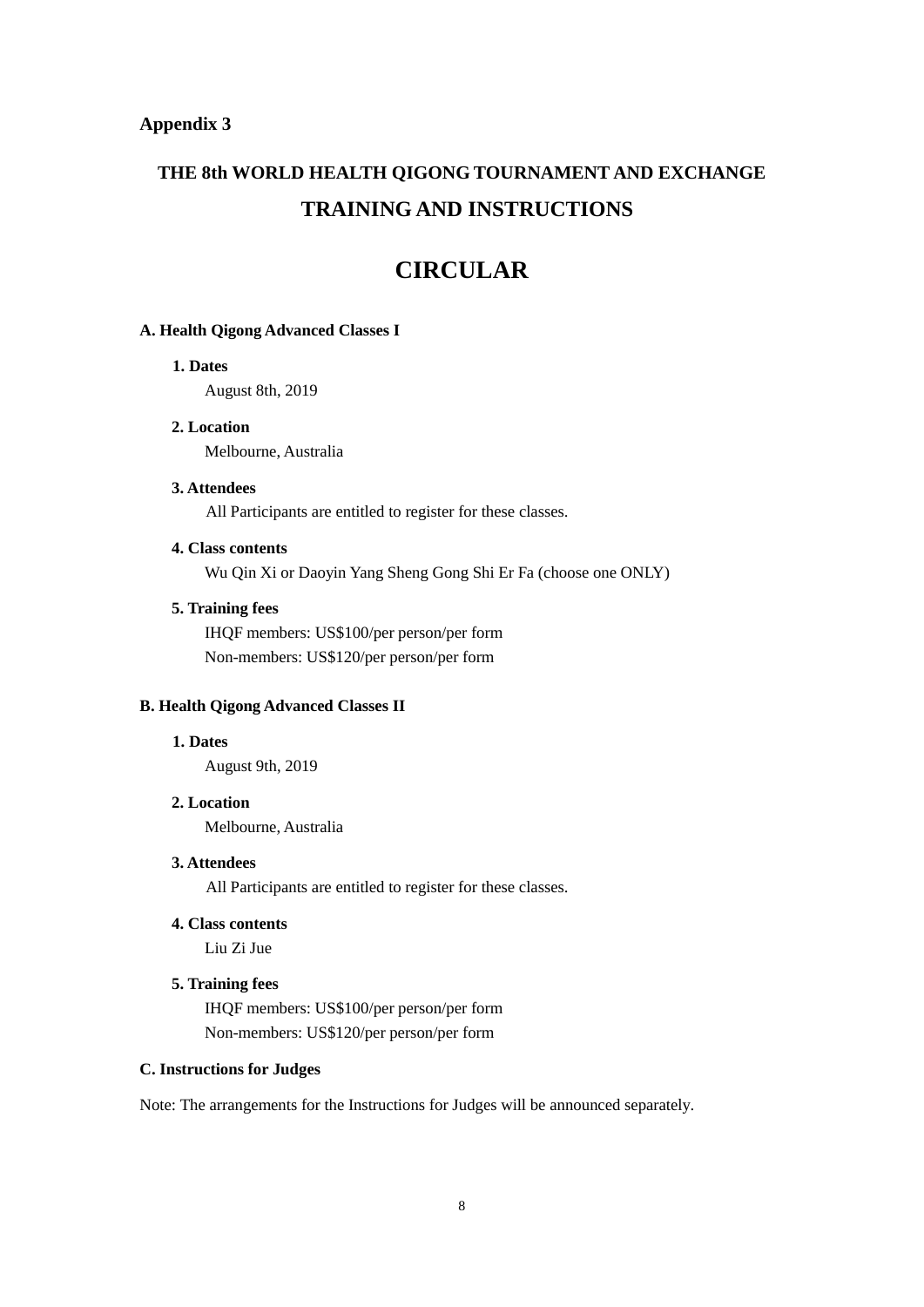# **THE 8TH WORLD HEALTH QIGONG TOURNAMENT AND EXCHANGE HEALTH QIGONG DUAN EXAMINATION**

## **CIRCULAR**

#### **1. Date**

August 8th (Theory) and 10th (Technical)), 2019

### **2. Location**

Melbourne, Australia

#### **3. Attendees**

Those qualified to examination requirements of technical grades may register for the exam.

### **4. Duan Examinations**

Technical grades evaluation: 1-6 Duan.

## **5. Examination standards**

< International Duan Evaluation System For Health Qigong > and < Rules for the Implementation of Conversion to the IHQF Duan System> apply.

## **6. Examination contents and fees**

International Duan Evaluation System for Health Qigong applies.

#### **7. Requirements**

1. Attendants are requested to complete online application before July 15th, 2019. Late application will not be accepted.

2. The method of online application and other examination instructions are provided on the IHQF official website.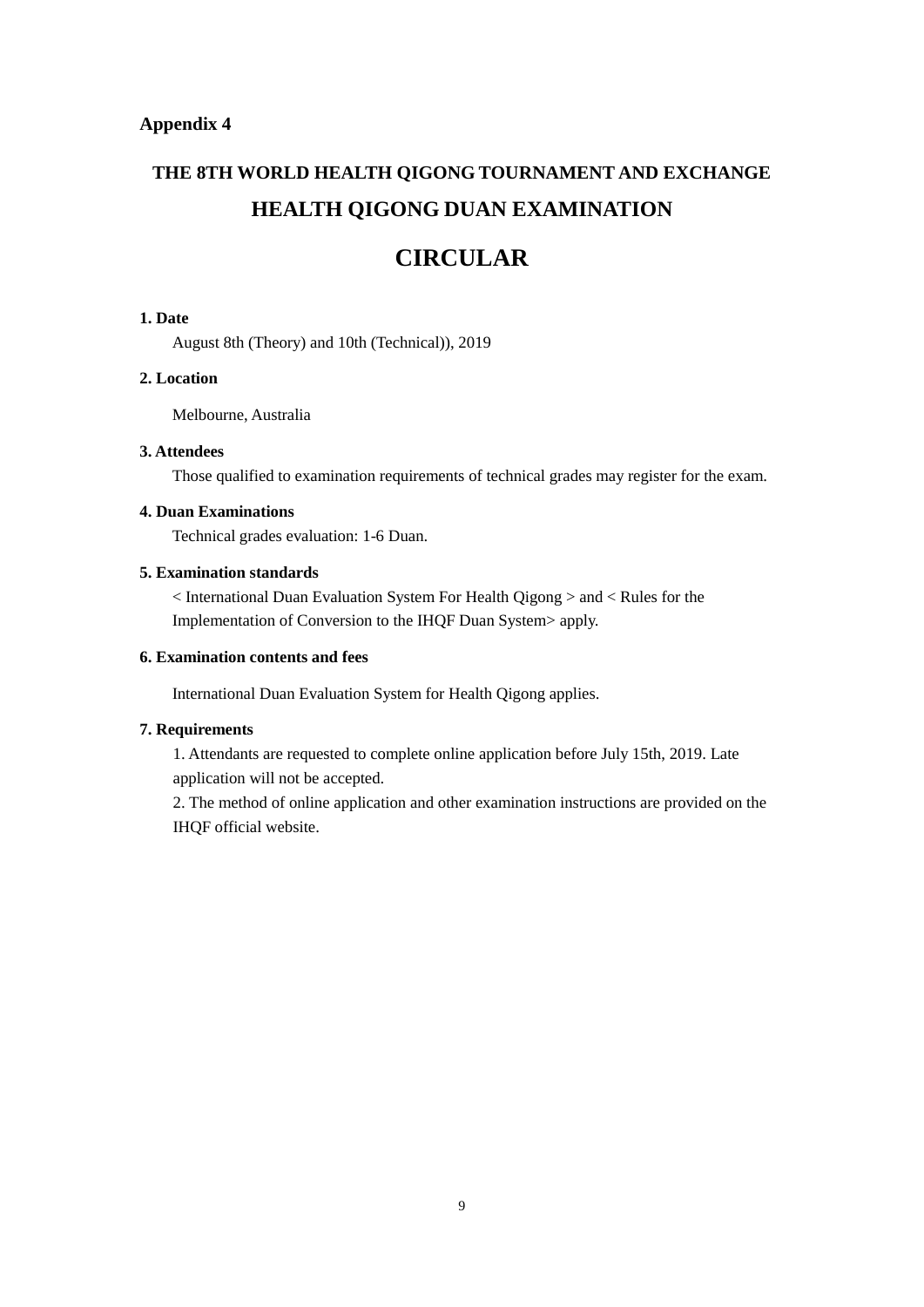## **THE 8TH WORLD HEALTH QIGONG TOURNAMENT AND EXCHANGE THE 4TH WORLD HEALTH QIGONG SCIENTIFIC SYMPOSIUM**

# **PARTICIPANTS' RESPONSIBILITY STATEMENT**

Of my own volition, I would like to attend the 8th World Health Qigong Tournament and Exchange and 4th World Health Qigong Scientific Symposium and promise to bear all consequences of any accidents or legal disputes, including any claim for damages, actions and requests during the event. Meanwhile, myself, my heirs, personal assistant, agent and representative shall not sue either the Organizing Committee or the host. I hereby agree and comply with all the Tournament regulations made by the International Health Qigong Federation. I shall respect the Jury's decisions on any of the disputed matters. During the event, I agree to be photographed, video recorded or televised live. Also, I shall agree my name, address, voice, actions, image or figures to be used wholly or partially by the International Health Qigong Federation on TV coverage, radio broadcasting, video recording, media figure or any other media equipment and shall not demand any payment or compensation.

I am aware of and fully understand the above statement.

(Parents or the legal guardians are requested to sign if the participants are minors.)

 $\overline{a}$ 

Signature: Parent / legal guardian signature:

Date: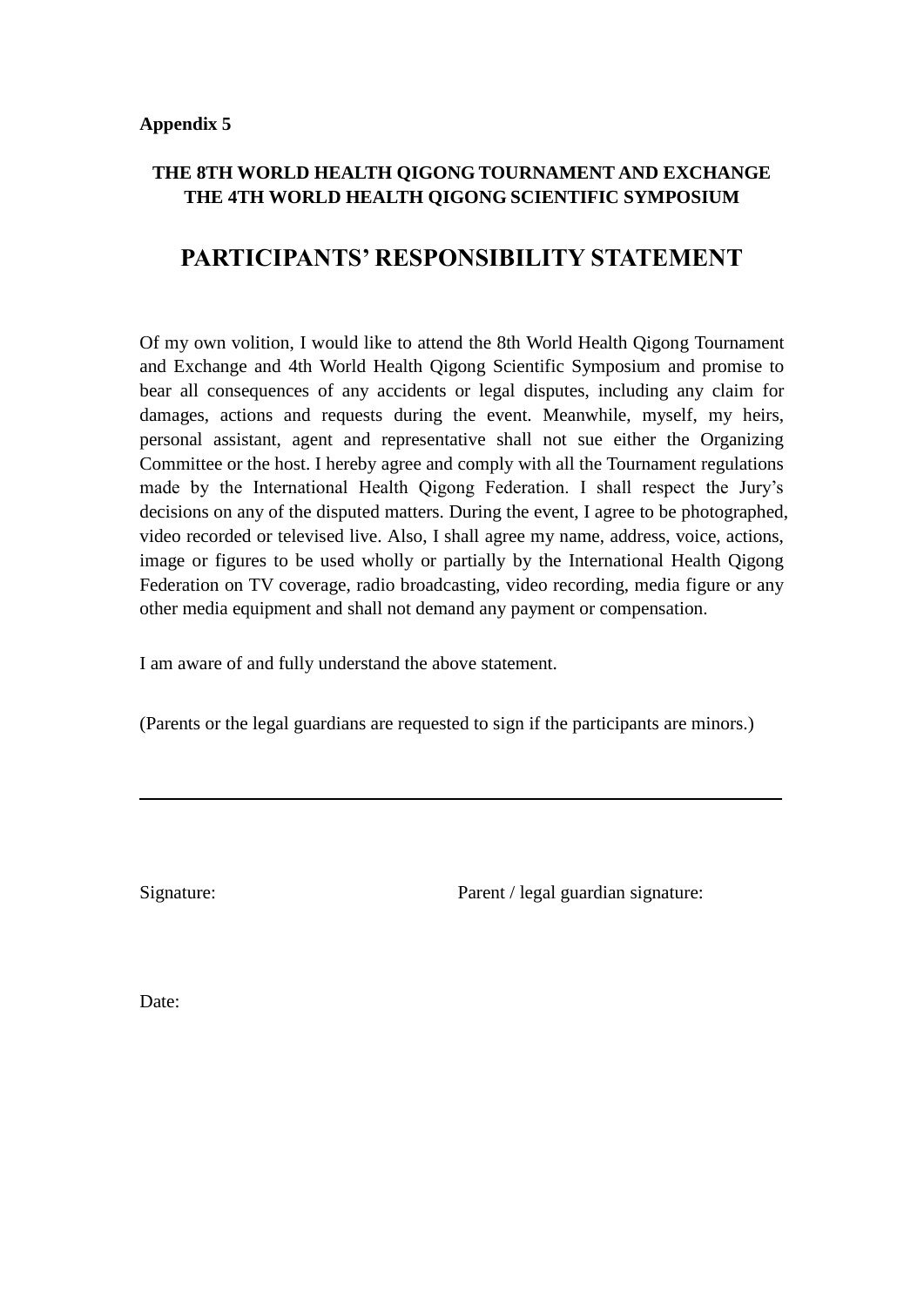## **Appendix 6 – Form 1 THE 8TH WORLD HEALTH QIGONG TOURNAMENT AND EXCHANGE THE 4TH WORLD HEALTH QIGONG SCIENTIFIC SYMPOSIUM**

## **PRE-REGISTRATION FORM**

| Country/region                                                         |  |  |  |  |  |  |  |
|------------------------------------------------------------------------|--|--|--|--|--|--|--|
| Name of organization                                                   |  |  |  |  |  |  |  |
| Number of participants to Symposium                                    |  |  |  |  |  |  |  |
| Number of teams to tournament                                          |  |  |  |  |  |  |  |
| Number of athletes to tournament                                       |  |  |  |  |  |  |  |
| Number of participants to Health Qigong advance classes                |  |  |  |  |  |  |  |
| Number of participants to IHQF Judge Course                            |  |  |  |  |  |  |  |
| Accommodation requirement                                              |  |  |  |  |  |  |  |
| If there are IHQF Executive board member(s) in your team, please       |  |  |  |  |  |  |  |
| specify the name $(s)$ .                                               |  |  |  |  |  |  |  |
| If there are IHQF specialized committee member(s) in your team, please |  |  |  |  |  |  |  |
| specify the name $(s)$ .                                               |  |  |  |  |  |  |  |
| Name of the team leader                                                |  |  |  |  |  |  |  |
| Contact of team leader                                                 |  |  |  |  |  |  |  |

Please send it to the Organizing Committee (Tai Chi Australia) before March 31st, 2019.

Applicant organization:

Tel:

E-mail:

Signature of Person-in Charge:

Date: 2019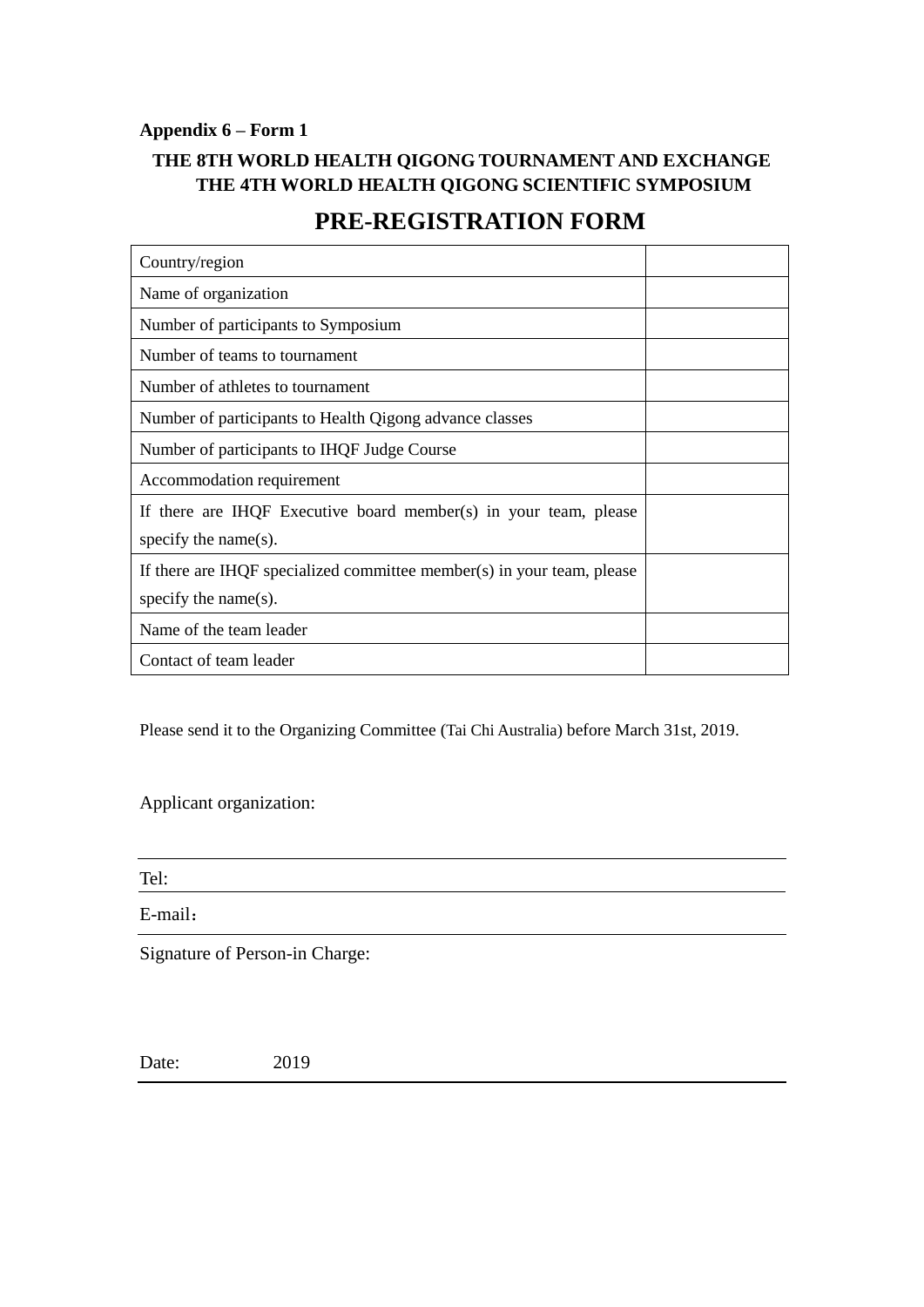## **Appendix 6 – Form 2**

|                | Country/Region:                             | Delegation: |                            | Leader of the delegation: |                        |                                         |                                               |                        | Coach:                 |                  |                                                                            |             |                                         |                                    |             |                        |                  |                                          |
|----------------|---------------------------------------------|-------------|----------------------------|---------------------------|------------------------|-----------------------------------------|-----------------------------------------------|------------------------|------------------------|------------------|----------------------------------------------------------------------------|-------------|-----------------------------------------|------------------------------------|-------------|------------------------|------------------|------------------------------------------|
| No.            | Name                                        | Gender      | D.O.B<br>(DD/MM/YY)        | Passport No.              |                        |                                         |                                               | Individual competition |                        |                  |                                                                            |             |                                         |                                    |             | Team competition       |                  |                                          |
|                |                                             |             |                            |                           | $\mathbf{Yi}$ Jin Jing | $\operatorname{W}\!{\mathbf{u}}$ Qin Xi | $\frac{\text{Liu } \text{Zi} \text{ Jue}}{2}$ | Ba Duan Jin            | ${\rm Da} \, {\rm Wu}$ | Shi $\rm Er\,Fa$ | $\frac{1}{2}$ Sheng Zhang                                                  | Yi Jin Jing | $\operatorname{W}\!{\mathbf{u}}$ Qin Xi | $\mathop{\rm Lin}\nolimits Zi$ Jue | Ba Duan Jin | ${\rm Da} \, {\rm Wu}$ | Shi $\rm Er\,Fa$ | $\frac{\text{Yang Sheng}}{\text{Zhang}}$ |
| $\mathbf{1}$   |                                             |             |                            |                           |                        |                                         |                                               |                        |                        |                  |                                                                            |             |                                         |                                    |             |                        |                  |                                          |
| $\overline{2}$ |                                             |             |                            |                           |                        |                                         |                                               |                        |                        |                  |                                                                            |             |                                         |                                    |             |                        |                  |                                          |
| 3              |                                             |             |                            |                           |                        |                                         |                                               |                        |                        |                  |                                                                            |             |                                         |                                    |             |                        |                  |                                          |
| $\overline{4}$ |                                             |             |                            |                           |                        |                                         |                                               |                        |                        |                  |                                                                            |             |                                         |                                    |             |                        |                  |                                          |
| 5              |                                             |             |                            |                           |                        |                                         |                                               |                        |                        |                  |                                                                            |             |                                         |                                    |             |                        |                  |                                          |
| 6              |                                             |             |                            |                           |                        |                                         |                                               |                        |                        |                  |                                                                            |             |                                         |                                    |             |                        |                  |                                          |
| $\overline{7}$ |                                             |             |                            |                           |                        |                                         |                                               |                        |                        |                  |                                                                            |             |                                         |                                    |             |                        |                  |                                          |
| 8              |                                             |             |                            |                           |                        |                                         |                                               |                        |                        |                  |                                                                            |             |                                         |                                    |             |                        |                  |                                          |
| 9              |                                             |             |                            |                           |                        |                                         |                                               |                        |                        |                  |                                                                            |             |                                         |                                    |             |                        |                  |                                          |
| 10             |                                             |             |                            |                           |                        |                                         |                                               |                        |                        |                  |                                                                            |             |                                         |                                    |             |                        |                  |                                          |
| $N R$ .        | 1. Please tick $\sqrt{ }$ where applicable. |             | 2. This form can be copied |                           |                        |                                         |                                               |                        |                        |                  | 3. Please send the form to Tai Chi Australia (2019@taichiaustralia com au) |             |                                         |                                    |             |                        |                  |                                          |

# **Entry Form of the 8th World Health Qigong Tournament and Exchange**

N.B.: 1. Please tick √ where applicable. 2. This form can be copied. 3. Please send the form to Tai Chi Australia (2019@taichiaustralia.com.au) before 15th, July, 2019

| Person: | $\Delta$ | HOT. | $+$ man |
|---------|----------|------|---------|
| Contact | w        | άΔ   |         |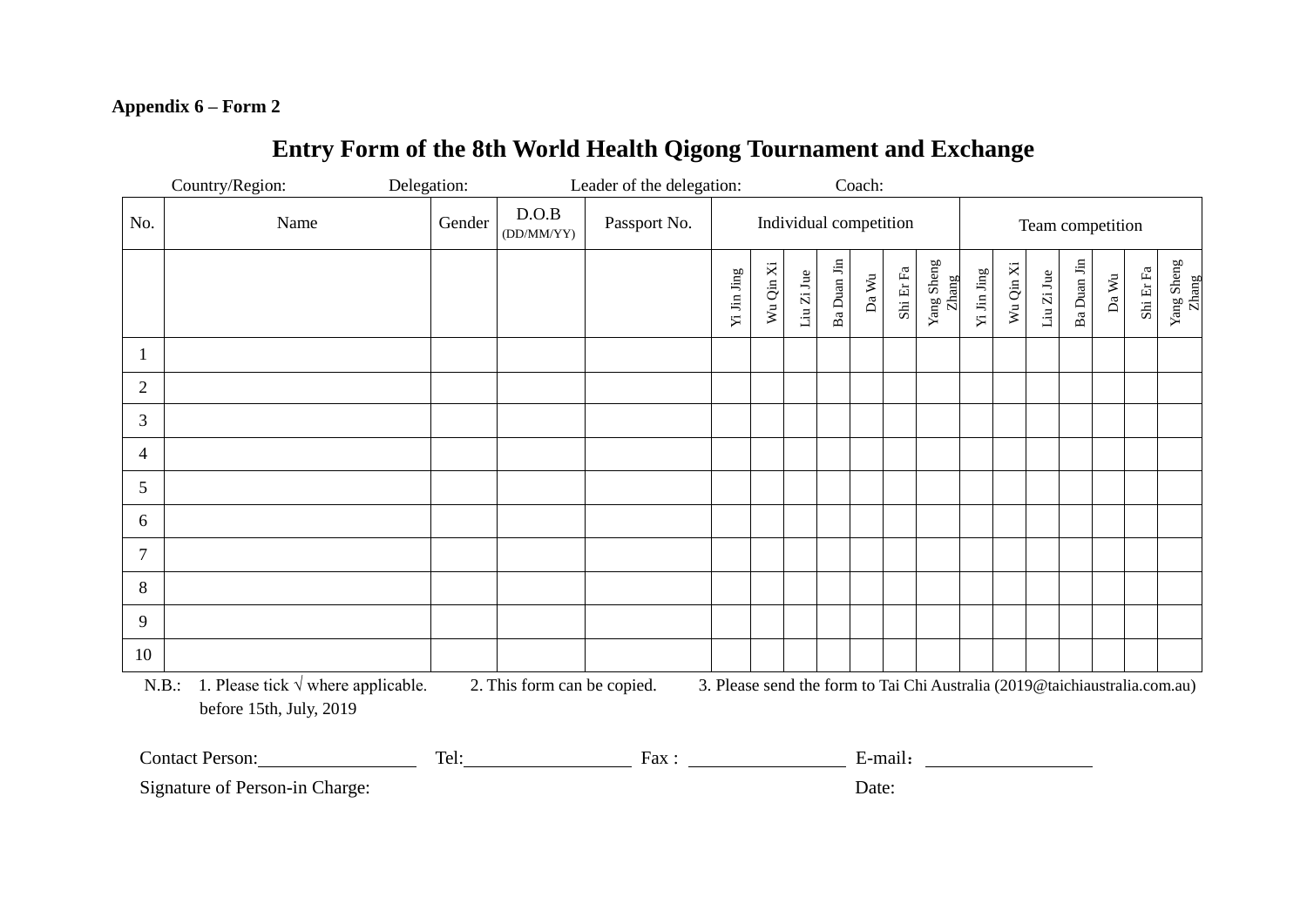# **Entry Form of the IHQF Judge Instruction**

|                | Country/Region:<br>Delegation: |        |                   |     |                            |                                    |          |       |  |
|----------------|--------------------------------|--------|-------------------|-----|----------------------------|------------------------------------|----------|-------|--|
|                |                                |        | D.O.B<br>Passport |     | <b>Judging Experiences</b> |                                    | Duan     |       |  |
| No.            | Name                           | Gender | (DD/MM/YY)        | No. | <b>Competition Name</b>    | <b>Competition Venue</b><br>& Time | Position | Level |  |
| л              |                                |        |                   |     |                            |                                    |          |       |  |
|                |                                |        |                   |     |                            |                                    |          |       |  |
| $\overline{2}$ |                                |        |                   |     |                            |                                    |          |       |  |
|                |                                |        |                   |     |                            |                                    |          |       |  |
|                |                                |        |                   |     |                            |                                    |          |       |  |
| 3              |                                |        |                   |     |                            |                                    |          |       |  |

1. The form can be copied. 2. Please send the form to Tai Chi Australia (2019@taichiaustralia.com.au) before 15th, July, 2019

Contact Person: Tel: Tel: Fax : Fax : E-mail: E-mail: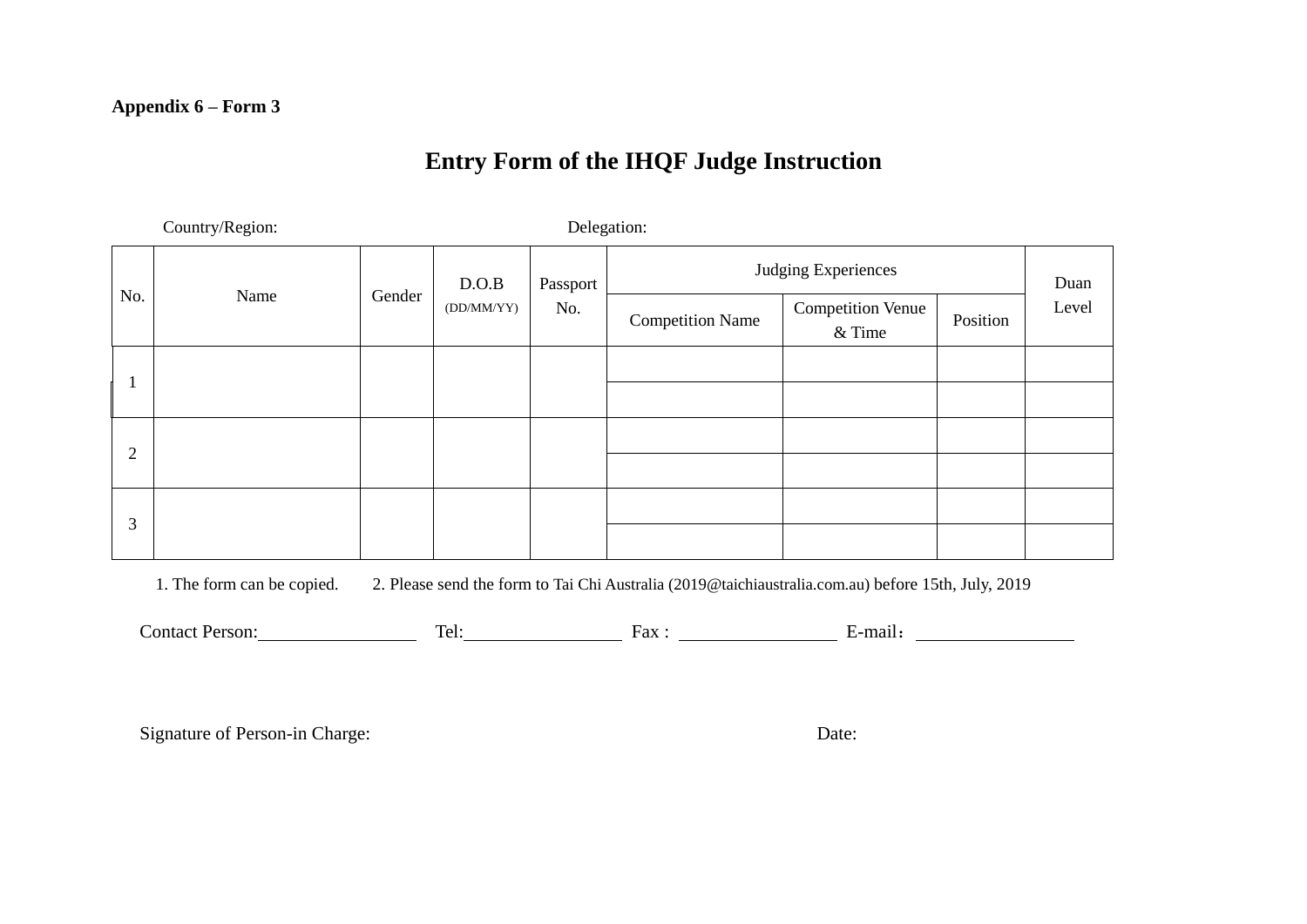## **Appendix 6 – Form 4**

# **Entry Form of the Health Qigong Advanced Training**

|                | Country/Region:                                       |                   |                            | Delegation: |           |                     |                    |                                                                                   |
|----------------|-------------------------------------------------------|-------------------|----------------------------|-------------|-----------|---------------------|--------------------|-----------------------------------------------------------------------------------|
| No.            | Name                                                  | $D.O.B$<br>Gender |                            | Passport    |           | Health Qigong Forms | Current Duan Level |                                                                                   |
|                |                                                       |                   | (DD/MM/YY)                 | No.         | Wu Qin Xi | Shi Er Fa           | Liu Zi Jue         |                                                                                   |
| $\mathbf{1}$   |                                                       |                   |                            |             |           |                     |                    |                                                                                   |
| 2              |                                                       |                   |                            |             |           |                     |                    |                                                                                   |
| 3              |                                                       |                   |                            |             |           |                     |                    |                                                                                   |
| $\overline{4}$ |                                                       |                   |                            |             |           |                     |                    |                                                                                   |
| 5              |                                                       |                   |                            |             |           |                     |                    |                                                                                   |
| 6              |                                                       |                   |                            |             |           |                     |                    |                                                                                   |
| $\tau$         |                                                       |                   |                            |             |           |                     |                    |                                                                                   |
| $8\,$          |                                                       |                   |                            |             |           |                     |                    |                                                                                   |
| 9              |                                                       |                   |                            |             |           |                     |                    |                                                                                   |
| 10             |                                                       |                   |                            |             |           |                     |                    |                                                                                   |
|                | 1. Please select your preference.<br>15th, July, 2019 |                   | 2. The form can be copied. |             |           |                     |                    | 3. Please send the form to Tai Chi Australia (2019@taichiaustralia.com.au) before |
|                | <b>Contact Person:</b>                                | Tell:             |                            |             | Fax:      | E-mail:             |                    |                                                                                   |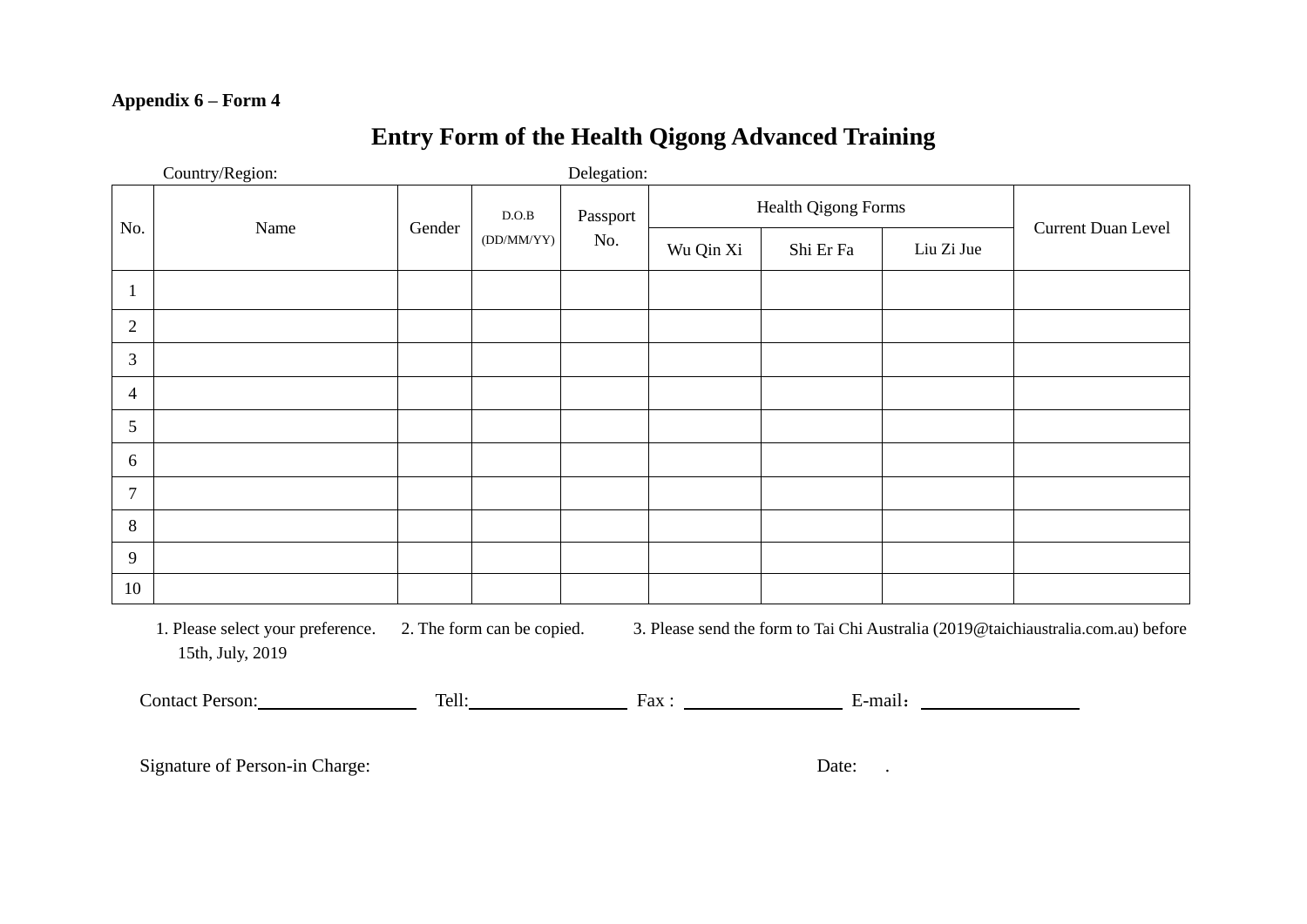## **Appendix 6 - Form 5**

# **Entry Form for attending the 4th World Health Qigong Scientific Symposium**

|     | Country/Region: |        |           | Organization: | Team leader: |                                            |  |
|-----|-----------------|--------|-----------|---------------|--------------|--------------------------------------------|--|
| No. | Name            | Gender | Education | Passport No.  | Profession   | Experience of attending previous Symposium |  |
| 1.  |                 |        |           |               |              |                                            |  |
| 2.  |                 |        |           |               |              |                                            |  |
| 3.  |                 |        |           |               |              |                                            |  |
| 4.  |                 |        |           |               |              |                                            |  |
| 5.  |                 |        |           |               |              |                                            |  |
| 6.  |                 |        |           |               |              |                                            |  |
| 7.  |                 |        |           |               |              |                                            |  |

Please send the form to Tai Chi Australia (2019@taichiaustralia.com.au) before 15th July, 2019

Contact Person: Tell: Tell: Fax : E-mail: E-mail: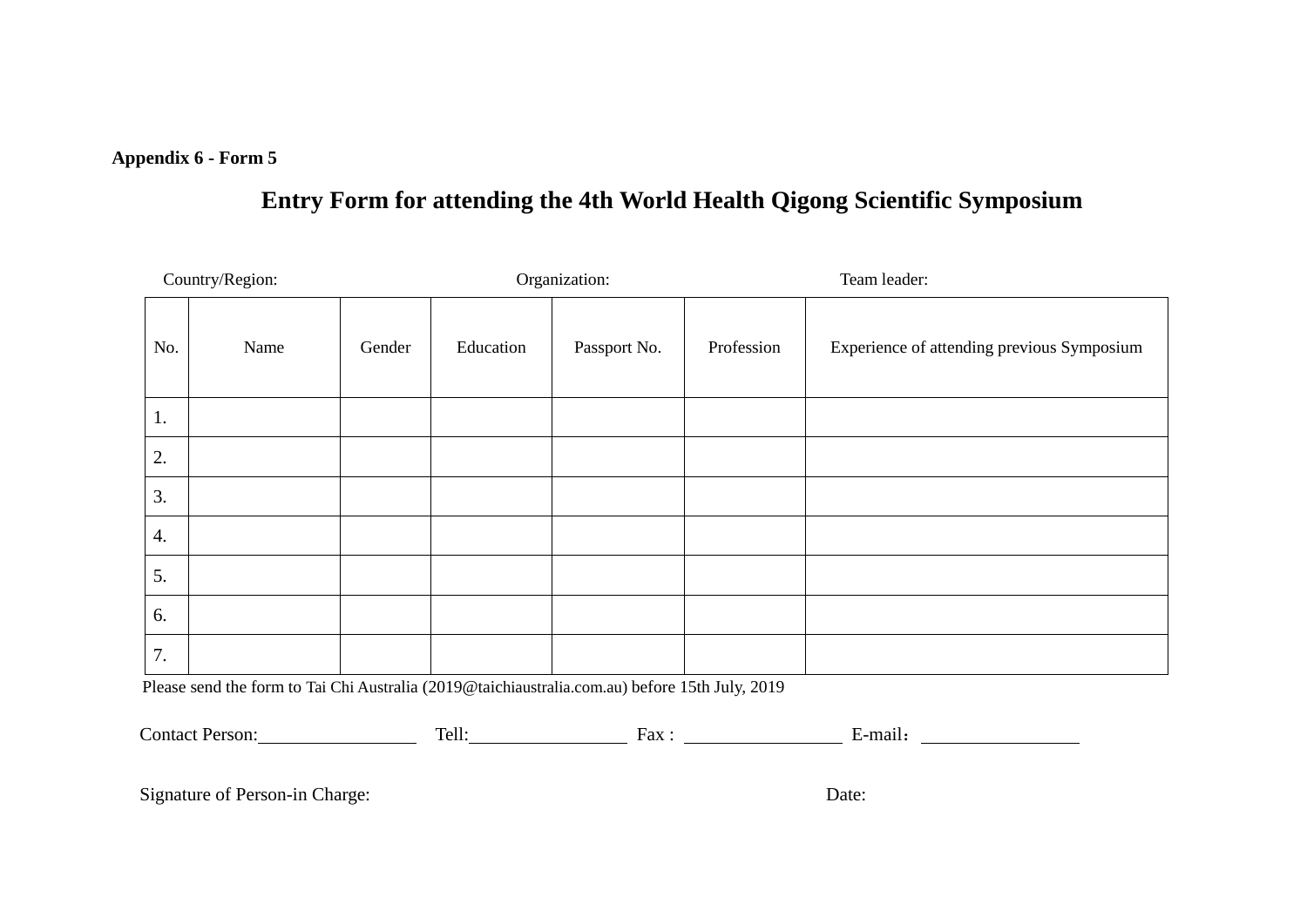|                | Country/Region: |                 |                 |                      | Delegation: |                   |                   |                   |
|----------------|-----------------|-----------------|-----------------|----------------------|-------------|-------------------|-------------------|-------------------|
|                |                 |                 | Arrival         |                      |             |                   | Departure         |                   |
| No.            | Flight No.      | Arrival<br>Time | Arrival<br>Date | Number of<br>persons | Flight No.  | Departure<br>Time | Departure<br>Date | Number of persons |
| $\mathbf{1}$   |                 |                 |                 |                      |             |                   |                   |                   |
| $\overline{2}$ |                 |                 |                 |                      |             |                   |                   |                   |
| 3              |                 |                 |                 |                      |             |                   |                   |                   |
| $\overline{4}$ |                 |                 |                 |                      |             |                   |                   |                   |
| 5              |                 |                 |                 |                      |             |                   |                   |                   |
| 6              |                 |                 |                 |                      |             |                   |                   |                   |

## **TRAVEL FORM OF THE 8TH WORLD HEALTH QIGONG TOURNAMENT AND EXCHANGE AND THE 4TH WORLD HEALTH QIGONG SCIENTIFIC SYMPOSIUM**

1. the form can be copied. 2. Please send the form to Tai Chi Australia (2019@taichiaustralia.com.au) before 15th, July, 2019

| Contact'<br>$\sim$<br>Person.<br>$\Delta$<br>-03<br>r as<br>. v. |  |
|------------------------------------------------------------------|--|
|------------------------------------------------------------------|--|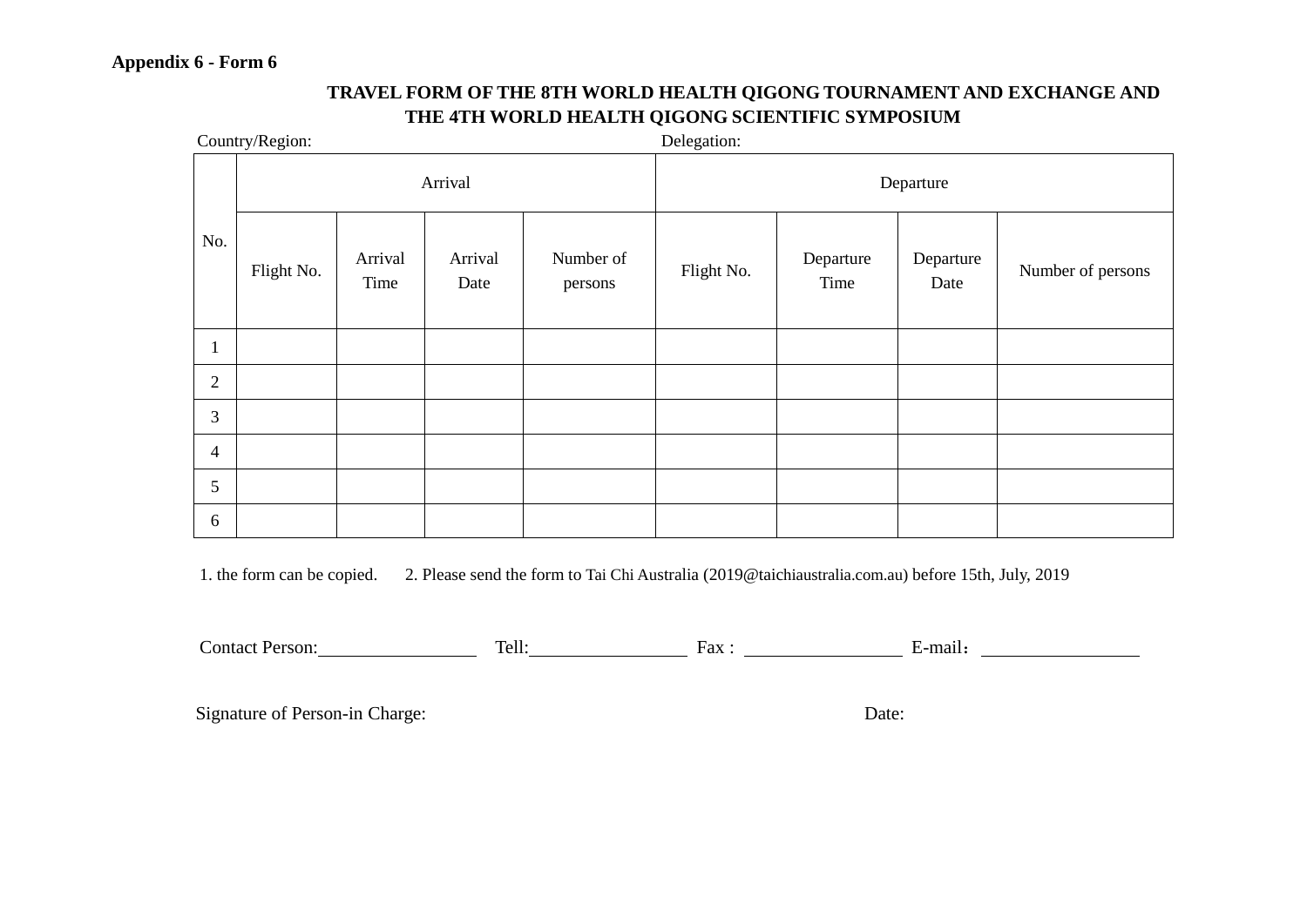## **Payment Information and Form of the 8th World Health Qigong Tournament and Exchange and the 4th World Health Qigong Scientific Symposium**

We wish to provide an optimal participant experience, meaning an efficient registration process on arrival. Please note that all payment **must** be made via bank transfer by July 15, 2019.

Participating organizations are responsible for the following:

- 1. Collection of all registration information from their participants.
- 2. Collection of all payments from their participants.
- 3. Completion of and forwarding all Forms in Appendix 6.
- 4. Payment of all fees and costs via bank transfer to the following account. Please provide evidence of your payment after transfer is completed.
- 5. Bank information of Tai Chi Australia:

| Name:             |  |
|-------------------|--|
| IBAN:             |  |
| <b>BIC/SWIFT:</b> |  |

(Notice: the detailed information will be notified separately)